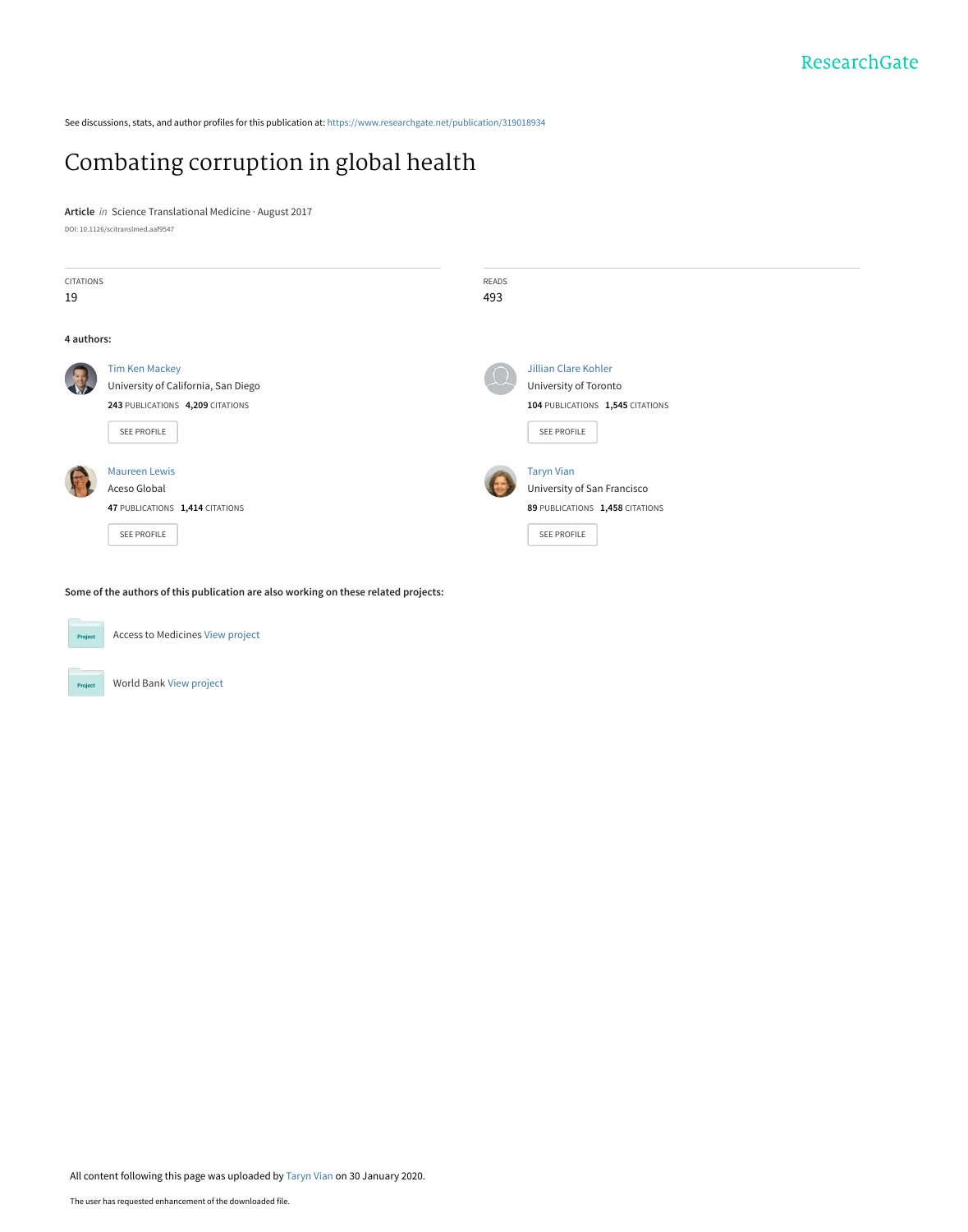### **GLOBAL HEALTH**

## **Combating corruption in global health**

Tim K. Mackey,<sup>1,2,3,4</sup>\* Jillian Kohler,<sup>4,5</sup> Maureen Lewis,<sup>6,7</sup> Taryn Vian<sup>8</sup>

Copyright © 2017 The Authors, some rights reserved; exclusive licensee American Association for the Advancement of Science. No claim to original U.S. Government Works

**Corruption is a critical challenge to global health efforts, and combating it requires international action, advocacy, and research.**

Humanity has been plagued by corruption for as long as it has been fighting diseases. Yet only in the past 20 years has the international community fully recognized the immense costs and pervasiveness of corruption, including its devastating effect on human health (*1*, *2*). Health-related corruption negatively affects society in areas of economic growth, development, security, and population health. Health sector susceptibility to corruption is accentuated by system complexity, large public spending, market uncertainty, information asymmetry, and many actors, all of which conspire to obstruct anti-corruption efforts (*1*).

Although the exact magnitude of health corruption is difficult to measure, estimates put it in the billions of dollars (*1*). However, the true cost for the millions of people who suffer from compromised access to lifesaving health services is immeasurable (*1*). Here, we discuss the multifactorial challenges of corruption and how it blocks the translation of global donor investments aimed at achieving positive health outcomes. We also explore how the Sustainable Development Goals (SDGs) of the United Nations (UN) can catalyze scaleup of anti-corruption tools, programs, evaluations, and policies [\(https://sustainabledevelopment.](https://sustainabledevelopment.un.org/sdgs) [un.org/sdgs\)](https://sustainabledevelopment.un.org/sdgs).

#### **DIMENSIONS OF HEALTH CORRUPTION**

Health-related corruption is diverse in its forms and broad in its scope. It can infiltrate various domestic and international health system components and stakeholders. Health-related corruption is pervasive in low- and high-income countries alike (*1*). Corruption also impedes attainment of the "right to health," a fundamental human rights principle enshrined in international law (including the Universal Declaration of Human Rights and the World Health Organization's constitution). Poor governance, marked by weak institutions, absence of rule of law, and lax enforcement of health policy, creates conditions for corruption to thrive. This then can contribute to health system failure and deprive citizens of access to even basic health services (*3*).

Corruption is also linked to health security in the modern era of the globalized pathogen. Ensuring that international systems can prevent, detect, and respond to pandemics, such as the SARS outbreak of 2003 and the Ebola virus epidemic of 2014, requires public trust and confidence. However, this response capability is compromised by corruption, especially in fragile states with weak public institutions (*1*). For example, audits in Sierra Leone and Liberia during the 2014 Ebola virus outbreak found irregularities, including disbursements made without any documentation, corruption in procurement of medical equipment, and claims of Ebola "ghost workers" (that is, workers or staff who fraudulently forged identities to receive compensation or additional pay) (*1*). Hence, corruption affects multiple dimensions of global health and can undermine the delivery of lifesaving interventions, threaten health system capacity and emergency responses, and waste billions of dollars invested in domestic and global health programs.

#### **CORRUPTION IN GLOBAL HEALTH**

Global health is now a multibillion-dollar sector driven by \$37.6 billion in development assistance for health in 2016, according to the Institute for Health Metrics and Evaluation (*4*). Rapid growth in global health financing, coupled with proliferation of funding sources and implementers, has created complexity and vulnerabilities enabling crimes of opportunity, especially in countries with weak governance.

The Global Fund to Fight AIDS, Tuberculosis and Malaria, a multistakeholder publicprivate partnership that has disbursed more than \$27 billion since 2002, has had firsthand experience with health-sector corruption. Corruption investigations of its portfolio have detailed mismanagement and misuse of funds, irregular procurement procedures, kickbacks, illegal drug diversion, inadequate oversight, collusion, faked documents, and other forms of outright fraud (*5*).

In 2011, corruption in Mali, Mauritania, Djibouti, and Zambia, first reported by the Inspector General of the Global Fund and, later, by the media, casts an unattractive spotlight on the Global Fund's stewardship of its programs. In the fallout, several governments threatened to suspend funding, disbursements were frozen, and the then Inspector General was controversially fired (*5*). However, the \$34 million in missing funds represented less than 1% of the organization's total grant portfolio.

The Global Fund responded with strong anti-corruption measures, including a campaign dubbed "I Speak Out Now!" designed to encourage reporting of violations. It also instituted a 2:1 penalty, punishing governments by withholding double the amount of new grant funds when lost funds were not recoverable (*5*). Despite these measures, corruption continues: More recent investigations uncovered \$9 million in fraud in Burkina Faso and another \$3 million in Nigeria. In total, Inspector General reports indicate that from 2008 to mid-2016, there have been 13 investigations in 32 different countries, totaling some \$104 million in "noncompliant expenditures," although, reportedly, half of these funds have been recovered [\(www.ghpolicy.org/](http://www.ghpolicy.org/corruptionOIG/stmcorruption.html) [corruptionOIG/stmcorruption.html\)](http://www.ghpolicy.org/corruptionOIG/stmcorruption.html).

The experience of the Global Fund to Fight AIDS, Tuberculosis and Malaria illustrates several fundamental challenges in combating global health corruption. These include (i) inherent difficulties for donors and aid

<sup>&</sup>lt;sup>1</sup>Department of Anesthesiology, University of California, San Diego School of Medicine, San Diego, CA 92093, USA. <sup>2</sup> Division of Global Public Health, Department of Medicine, University of California, San Diego School of Medicine, San Diego, CA 92093, USA. <sup>3</sup>Global Health Policy Institute, San Diego, CA 92122, USA. <sup>4</sup>WHO Collaborating Centre for Governance, Transparency and Accountability in the Pharmaceutical Sector, University of Toronto, Toronto, Ontario M5S 3M2, Canada. <sup>5</sup>Leslie Dan Faculty of Pharmacy, Dalla Lana School of Public Health, and Munk School of Global Affairs, University of Toronto, Toronto, Ontario M5S 3M2, Canada. <sup>6</sup>School of Foreign Service, Georgetown University, Washington, DC 20057, USA. <sup>7</sup>Aceso Global, Washington, DC 20036, USA. <sup>8</sup>Department of Global Health, Boston University School of Public Health, Boston, MA 02118, USA. \*Corresponding author. Email: tmackey@ucsd.edu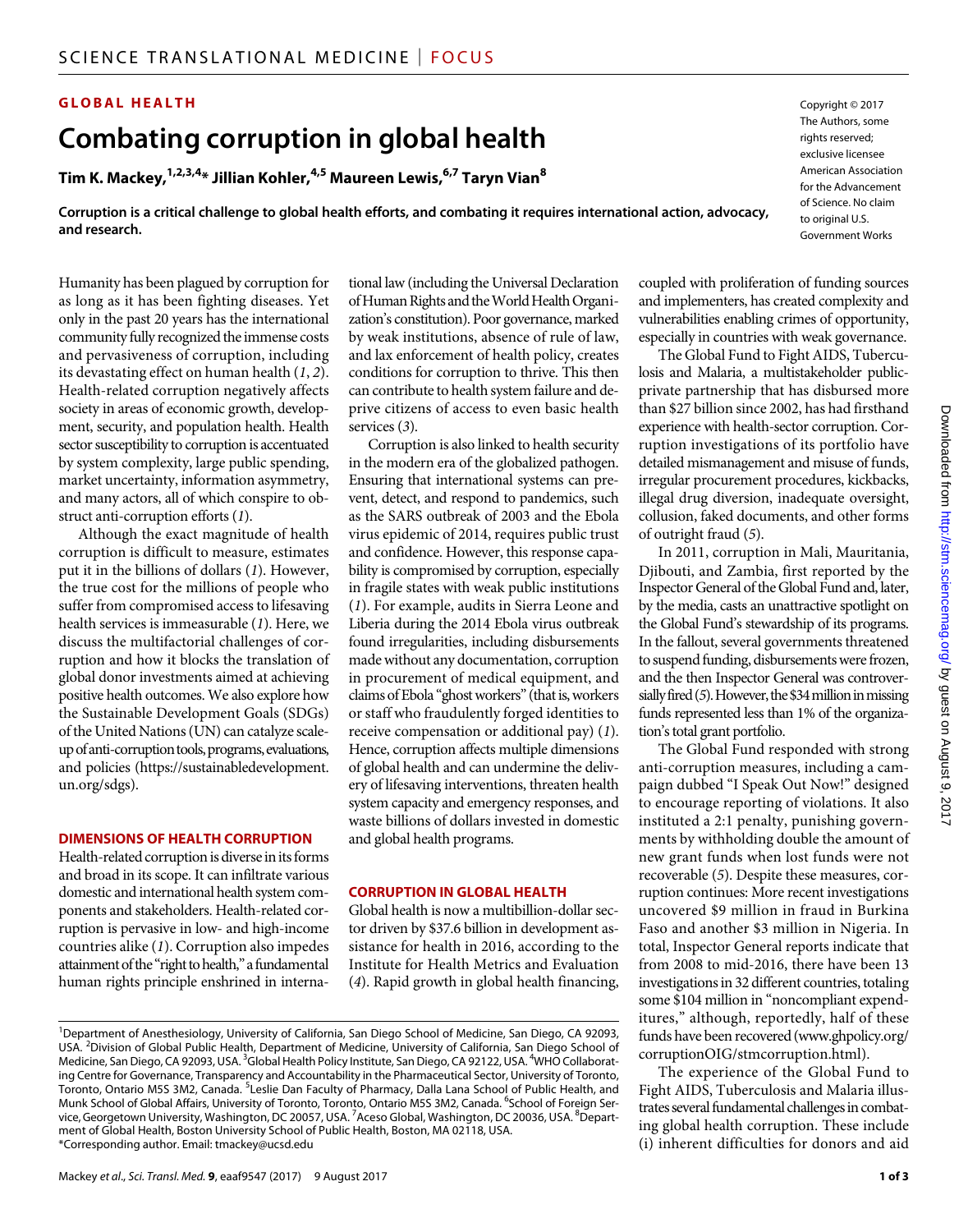agencies operating in countries with endemic corruption and few safeguards, (ii) the potential negative effects of well-intended measures to increase transparency and accountability, (iii) difficulties in recovering misappropriated funds while ensuring continued operation of programs, and (iv) persistence of corrupt agents when millions of dollars are at stake. Assessing effectiveness of specific anti-corruption strategies is particularly challenging, given the difficulty of measuring the deterrence of corruption.

The cost of global health corruption also goes beyond human health and financial loss and is reflected in negative public perceptions. For example, surveys by the Kaiser Family Foundation have found consistently that Americans perceive corruption as the greatest challenge to improving health in developing countries (*1*).

#### **EMERGING ANTI-CORRUPTION TECHNOLOGIES**

Because billions in global health investments remain susceptible, rigorous design and implementation of interdisciplinary anti-corruption tools are needed. These include demonstrating the effectiveness of existing strategies, such as enhanced financial management, mechanisms to improve transparency, whistleblower protections, managing conflicts of interest, and ensuring that anti-corruption laws, policies, and programs are properly enforced (*1*).

Assessing the utility of emerging anticorruption technologies is also critical because corruption becomes increasingly sophisticated and transnational. For example, popular social networking platforms are now ubiquitous and can be used as an educational tool (for example, increasing public awareness about corruption and citizens' rights) and as a social mobilization medium (*6*, *7*). Social media and other information technology platforms can also be used for active surveillance of corruptionrelated activities or more intentionally to "crowd source" information from whistleblowers and public reports (*6*).

Similarly, the importance of leveraging "big data" in anti-corruption efforts is gaining momentum. As government agencies, public procurement programs, and other financial transactions become digitized, so do calls for enhancing transparency and information sharing through open government, e-government, open contracting, and other transparency initiatives (*1*, *6*). This, in turn, creates more data, which can deter corruption and, if used correctly, lead to better detection of corruptionrelated activities and actors.

Algorithmic big data mining technology is increasingly being used to detect fraud and abuse within health insurance systems around the world (*8*). Data mining uses statistical methods and machine learning to construct models based on pattern recognition. This allows the identification of specific claims and providers that fit fraud or abuse "profiles." Identifying high-risk areas through analysis of large reimbursement data sets can then increase the efficiency of audits and enforcement activity. However, information technology– based audit infrastructure needs to be strengthened, especially in low- and middle-income countries, and efforts must be made to identify data elements that best predict fraud (*8*).

Technologies for specific sectors have also been developed, such as in the pharmaceutical industry (*1*). For example, authentication (features used to enable verification of products, for example, holograms and forensic markers) and track-and-trace technologies (serialization and radio-frequency identification) can be used to prevent drug diversion and combat the international trade in fake medicines. When combined with mobile technologies, anti-counterfeiting solutions such as mPedigree can empower consumers to verify products and report fake drugs to regulators and law enforcement.

Fundamental to the effectiveness of all forms of anti-corruption technology is the ability of governments to track corrupt practices and prosecute illegal actions. However, governments have shown reluctance to take responsibility for identifying and addressing irregularities in the absence of policy mandates or specific indicators, pointing to the need for a unifying governance framework specific to health corruption.

#### **SDGS: A FRAMEWORK FOR GLOBAL HEALTH ANTI-CORRUPTION**

In 2015, UN member states adopted the SDGs, ushering in a new global agenda focused on shared goals of health, international development, education, climate change, justice, and poverty alleviation. Recognizing the importance of "health" and "corruption" in their respective spheres, SDGs 3 and 16 are specific to health and justice.

SDG 3 focuses on "ensuring healthy lives and promoting well-being," with targets including ensuring access to quality essential health services and medicines, increasing health financing, and strengthening country capacity to deal with health emergencies. Achievement of SDG 3 and its targets is threatened

by the presence of corruption. SDG 16 focuses on promoting access to justice and accountable and inclusive institutions, with target 16.5 specifically calling for "substantially reducing corruption and bribery in all their forms."

Although these goals are important, in isolation, they fail to address the unique and destructive consequences of global health corruption. This necessitates a more precise response under the SDG framework. Hence, we call for the UN Inter-agency and Expert Group on SDG Indicators to convene a working group or open consultation on global health corruption, soliciting partnership and expertise from UN specialized agencies (for example, World Health Organization, UN Office on Drugs and Crime, UN Development Programme, and the World Bank), civil society, the private sector, and communities disproportionately affected by health corruption.

The mandate of this working group would be to develop a set of specific SDG health corruption subindicators that could be incorporated into the existing SDG global indicator framework or used as a technical assistance mechanism. Health corruption subindicators could be deployed in a synergistic way to help countries implement, monitor, and report on progress toward cross-cutting SDG targets and existing indicators of SDGs 3 and 16.

Advocating for design and adoption of health corruption subindicators could catalyze (i) heightened political attention to the issue; (ii) increased funding for research, data collection, design, and program evaluation to rigorously demonstrate and document real-world feasibility and effectiveness of anti-corruption programs, policies, and interventions; and (iii) investments to scale up anti-corruption programs and policies to enhance prevention.

Design of subindicators should focus on three primary translational domains: (i) mapping out existing data, country coverage of data, and exploring proxy indicators in the health and governance sectors that can be used to measure progress toward subindicators; (ii) examining methodologies and technologies (for example, use of audits, survey data, key-informant interviews, community monitoring, health impact assessments, counterfactual evaluation designs, and "big data") as a means to improve data and enhance implementation of anti-corruption interventions; and (iii) conducting comparative analysis of anti-corruption laws, regulations, and policies to assess their implementation and effectiveness, improve their design, and assess how they can be applied in different jurisdictions (including measuring implementation of the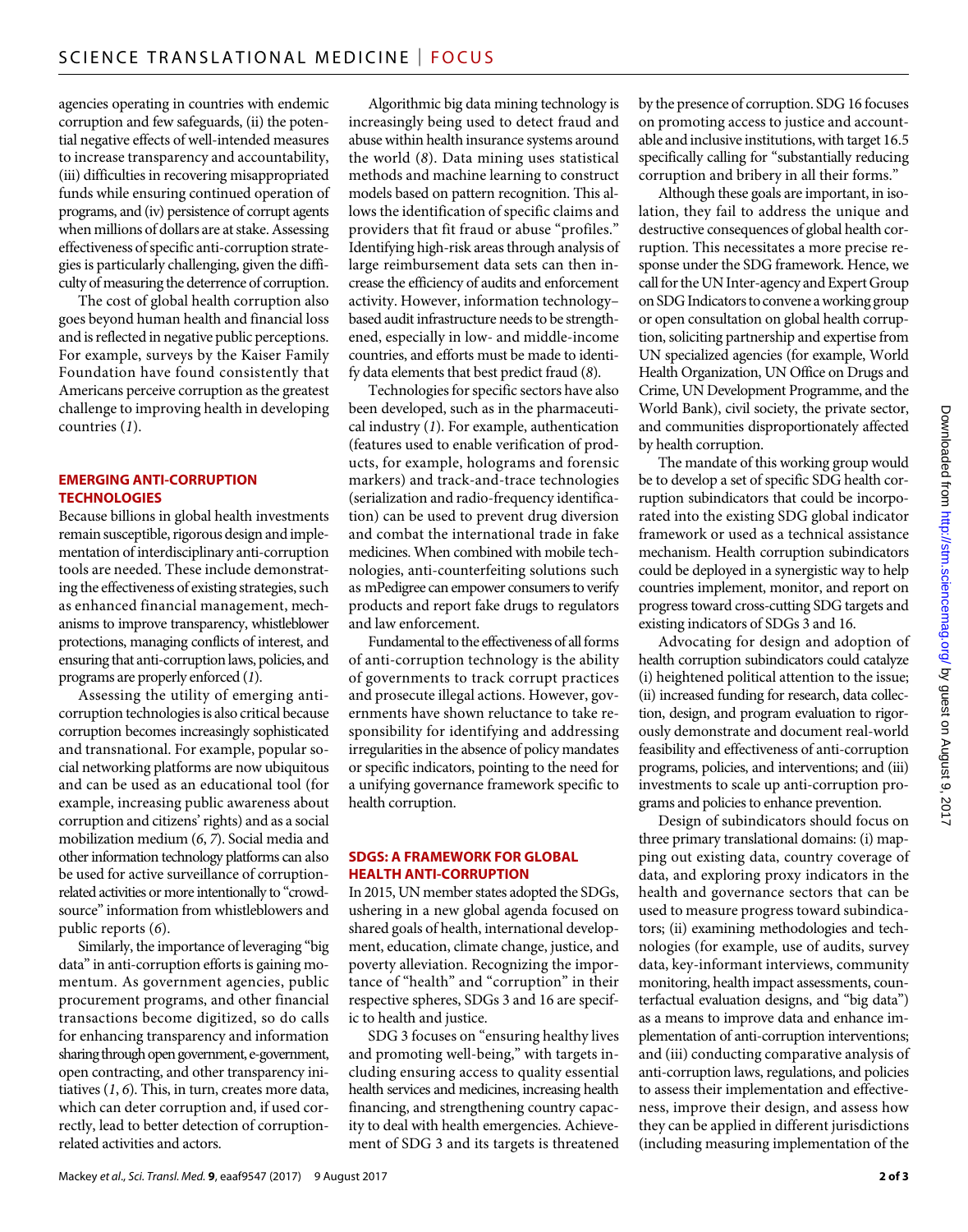UN Convention against Corruption and its impact on policy coherence and coordination in health sector anti-corruption activities) (*3*, *9*).

Mobilization should be aligned with SDG 17, which includes targets to improve policy and institutional coherence, encourage multistakeholder partnerships, and increase data availability and use of technology—all factors that are important in global anti-corruption efforts. SDG 17 can unify health corruption subindicators under the SDGs framework by promoting them as a multisectoral, interdisciplinary, cross-cutting issue in need of global partnerships.

#### **CONCLUSION**

In May 2016, world leaders from governments, civil society, and the private sector of more than 40 countries participated in an anti-corruption summit hosted by former U.K. Prime Minister David Cameron. The summit had lofty goals, headlined by its Global Declaration to "expose," "pursue and punish," and "substantially reduce corruption and bribery in all their forms." However, the summit's objectives mainly focused on illicit financial flows and traditional "vulnerable" sectors (for example, construction, customs, security, and

extractive industries). In total, only nine countries specifically mentioned "health" in their summit-specific commitments.

Almost universal adoption of the UN Convention against Corruption has set the tone for a rise in anti-corruption programs in key international institutions, but more action is needed in the context of health. Political advocacy needs to begin with consensus among world leaders about the unique and serious consequences of health-related corruption.

Until then, health corruption will remain resilient because it can be invisible, systemic, and diverse and can spread, infecting different communities, countries, and organizations. Although there is no single cure for the disease of health corruption, the adoption of the SDGs represents a critical opportunity to bridge the existing divide between shared "health" and "anti-corruption" global goals to ensure the integrity of health and human development for this generation and the next.

#### **REFERENCES**

1. T. K. Mackey, J. C. Kohler, W. D. Savedoff, F. Vogl, M. Lewis, J. Sale, J. Michaud, T. Vian, The disease of corruption: Views on how to fight corruption to advance 21st century global health goals. *BMC Med.* **14**, 149 (2016).

- 2. M. Hanf, A. Van-Melle, F. Fraisse, A. Roger, B. Carme, M. Nacher, Corruption kills: Estimating the global impact of corruption on children deaths. *PLOS ONE* **6**, e26990 (2011).
- 3. L. C. Rispel, P. de Jager, S. Fonn, Exploring corruption in the South African health sector. *Health Policy Plan.* **31**, 239–249 (2016).
- 4. Institute for Health Metrics and Evaluation, *Financing Global Health 2016: Development Assistance, Public and Private Health Spending for the Pursuit of Universal Health Coverage* (2017); [www.healthdata.org/sites/default/](http://www.healthdata.org/sites/default/files/files/policy_report/FGH/2017/IHME_FGH2016_Technical-Report.pdf) [files/files/policy\\_report/FGH/2017/IHME\\_FGH2016\\_](http://www.healthdata.org/sites/default/files/files/policy_report/FGH/2017/IHME_FGH2016_Technical-Report.pdf) [Technical-Report.pdf.](http://www.healthdata.org/sites/default/files/files/policy_report/FGH/2017/IHME_FGH2016_Technical-Report.pdf)
- 5. A. D. Usher, Global Fund plays hard ball on corruption. *Lancet* **387**, 213–214 (2016).
- 6. J. C. Bertot, P. T. Jaeger, J. M. Grimes, Using ICTs to create a culture of transparency: E-government and social media as openness and anti-corruption tools for societies. *Gov. Inf. Q.* **27**, 264–271 (2010).
- 7. I. Holeman, T. P. Cookson, C. Pagliari, Digital technology for health sector governance in low and middle income countries: A scoping review. *J. Glob. Health* **6**, 020408 (2016).
- 8. H. Joudaki, A. Rashidian, B. Minaei-Bidgoli, M. Mahmoodi, B. Geraili, M. Nasiri, M. Arab, Using data mining to detect health care fraud and abuse: A review of literature. *Glob. J. Health Sci.* **7**, 194–202 (2015).
- 9. M. Björkman, J. Svensson, Power to the people: Evidence from a randomized field experiment on community-based monitoring in Uganda. *Q. J. Econ.* **124**, 735–769 (2009).

#### 10.1126/scitranslmed.aaf9547

**Citation:** T. K. Mackey, J. Kohler, M. Lewis, T. Vian, Combating corruption in global health. *Sci. Transl. Med.* **9**, eaaf9547 (2017).